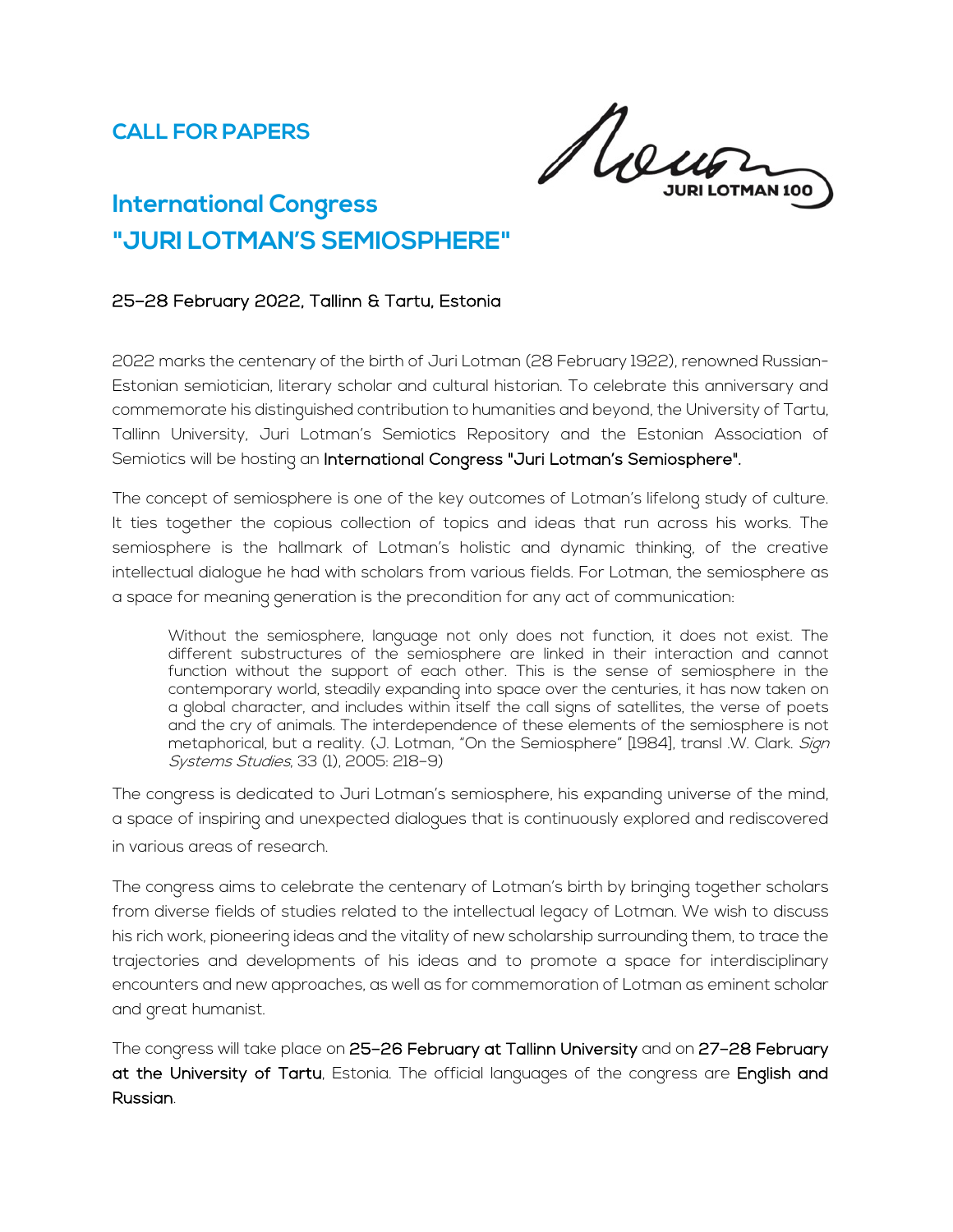# **KEYNOTE SPEAKERS**

Aleida Assmann (University of Konstanz) Mieke Bal (Amsterdam School for Cultural Analysis) Sergey Nekludov (Russian State University for the Humanities) Yuri Tsivian (The University of Chicago) Boris Uspenskij (National Research University Higher School of Economics)

## **PAPER PROPOSALS**

We invite proposals for individual presentations (20 minutes + 10 minutes for discussion). You can submit your abstract here on the Congress website (the link for submissions will be opened on the 1st of March).

## **PANEL PROPOSALS**

If you are interested in organizing a thematic panel involving 3 or 4 presentations, please submit on the Congress webpage a short description of the panel (ca 200 words) and the abstracts of each paper in the panel (ca 250 words each).

#### Please include the following information in your submission:

- 1. Name
- 2. Institutional affiliation and academic status
- 3. Email address
- 4. Title of submission and abstract in English or Russian
- 5. A maximum of six keywords
- 6. Short biography (ca 100 words)

All proposals should be written in English or in Russian. Please specify whether you prefer to deliver your paper or hold your panel in Tallinn or in Tartu.

## **DEADLINES:**

Submissions open: 1 March 2021 Deadline for submissions: 15 May 2021 Presenters will be informed of decision by 31 August 2021 Confirmation of attendance by 30 September 2021 Early registration starts: 1 October 2021 Registration closes: 15 January 2022